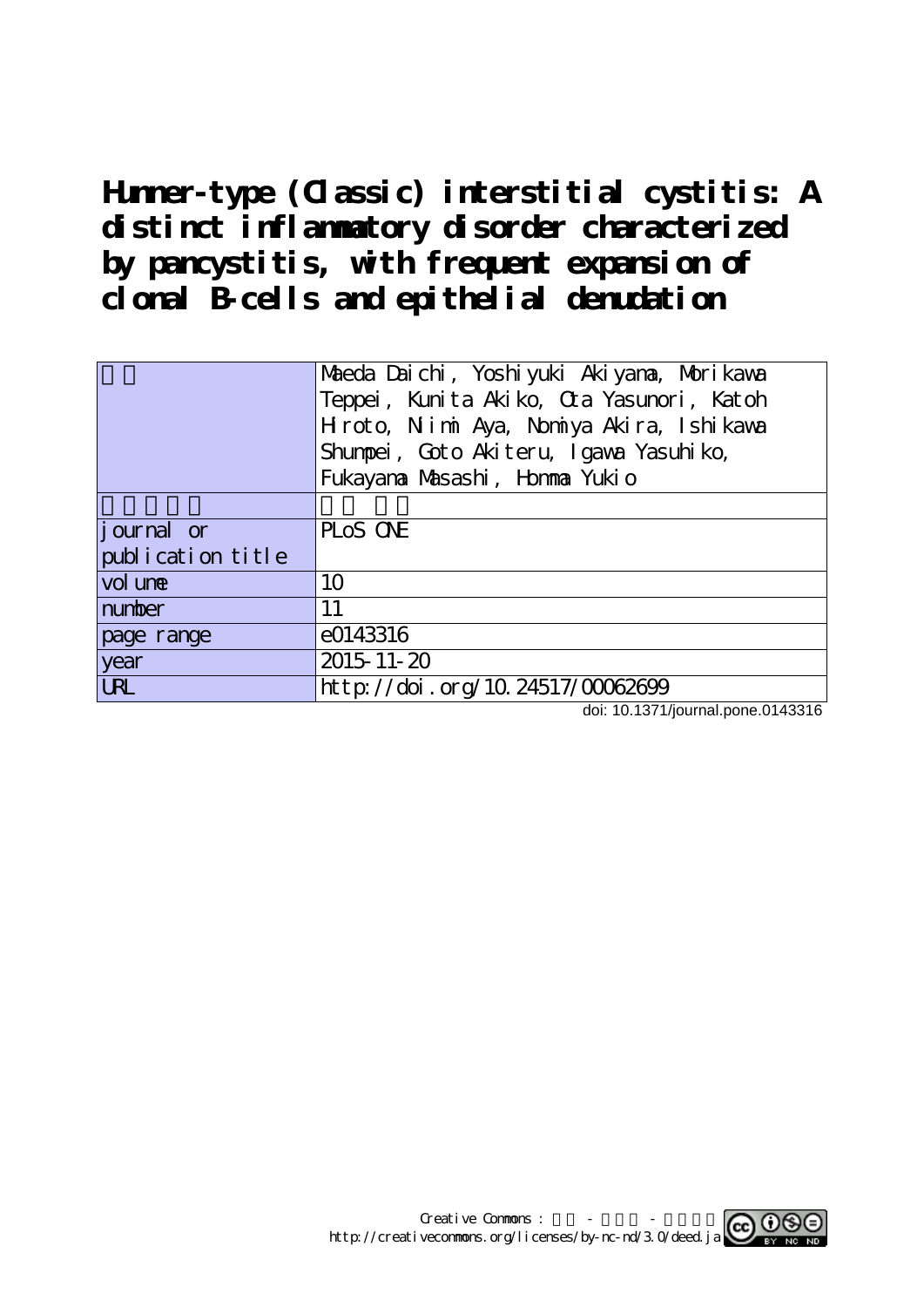# **Hunner-Type (Classic) Interstitial Cystitis: A Distinct Inflammatory Disorder Characterized by Pancystitis, with Frequent Expansion of Clonal B-Cells and Epithelial Denudation**

Daichi Maeda , Yoshiyuki Akiyama , Teppei Morikawa, Akiko Kunita, Yasunori Ota, Hiroto Katoh, Aya Niimi, Akira Nomiya, Shumpei Ishikawa, Akiteru Goto, Yasuhiko Igawa, Masashi Fukayama, Yukio Homma

Published: November 20, 2015 • <https://doi.org/10.1371/journal.pone.0143316>

# Abstract

Interstitial cystitis (IC) is a chronic bladder disease with urinary frequency, bladder discomfort or bladder pain of unknown etiology. Based on cystoscopic findings, patients with IC are classified as either Hunner-type/classic IC (HIC), presenting with a specific Hunner lesion, or non-Hunner-type IC (NHIC), presenting with no Hunner lesion, but post-hydrodistension mucosal bleeding. Inflammatory cell infiltration, composed predominantly of lymphocytes, plasma cells and epithelial denudation, has in the past been documented as a major pathological IC finding. However, the significance of the pathological evaluation of IC, especially with regard to the difference between HIC and NHIC, has been downplayed in recent years. In this study, we performed immunohistochemical quantification of infiltrating T-lymphocytes, B-lymphocytes and plasma cells, and measured the amount of residual epithelium in urinary bladder biopsy specimens taken from patients with HIC and NHIC, and those with no IC, using image analysis software. In addition, *in situ* hybridization of the light chains was performed to examine clonal B-cell expansion. Lymphoplasmacytic infiltration was significantly more severe in HIC specimens than in NHIC specimens (*P* <0.0001). Substantial lymphoplasmacytic inflammation (≥200 cells/mm<sup>2</sup>) was observed in 93% of HIC specimens, whereas only 8% of NHIC specimens were inflamed. Plasmacytic infiltration was more prominent in HIC specimens compared with NHIC and non-IC cystitis specimens (*P* <0.005). Furthermore, expansion of light-chain-restricted B-cells was observed in 31% of cases of HIC. The amount of residual epithelium was decreased in HIC specimens compared with NHIC specimens and non-IC cystitis specimens (*P* <0.0001). These results suggest that NHIC and HIC are distinct pathological entities, with the latter characterized by pancystitis, frequent clonal Bcell expansion and epithelial denudation. An abnormality in the B-cell population may be involved in the pathogenesis of HIC.

**Citation:** Maeda D, Akiyama Y, Morikawa T, Kunita A, Ota Y, Katoh H, et al. (2015) Hunner-Type (Classic) Interstitial Cystitis: A Distinct Inflammatory Disorder Characterized by Pancystitis, with Frequent Expansion of Clonal B-Cells and Epithelial Denudation. PLoS ONE 10(11): e0143316. https://doi.org/10.1371/journal.pone.0143316

**Editor:** Robert Hurst, Oklahoma University Health Sciences Center, UNITED STATES

**Received:** July 26, 2015; **Accepted:** November 3, 2015; **Published:** November 20, 2015

**Copyright:** © 2015 Maeda et al. This is an open access article distributed under the terms of the Creative Commons [Attribution License, which permits unrestricted use, distribution, and reproduction in any medium, provided the origina](http://creativecommons.org/licenses/by/4.0/)l author and source are credited

**Data Availability:** All relevant data are within the paper and its Supporting Information files.

**Funding:** This work was supported by a Grant-in-Aid for Scientific Research (KAKENHI) (YH), 'Basic Science and Platform Technology Program for Innovative Biological Medicine' (SI) from the Ministry of Education, Science, Sports and Culture, and Mitsui Life Social Welfare Foundation (DM).

**Competing interests:** The authors have declared that no competing interests exist.

# Introduction

Interstitial cystitis (IC) is a chronic disorder characterised clinically by urinary symptoms of frequency, urgency and/or pain in the absence of any identifiable cause, such as infection, obstruction or neoplasia. [\[1](#page-6-0),[2\]](#page-6-1) IC diagnosis is based on subjective symptoms combined with cystoscopic findings, and is considered to be a heterogeneous entity with a variety of pathophysiological backgrounds. [\[2\]](#page-6-1) The etiology of IC is unknown. Although epithelial barrier abnormalities, toxic substances in the urine, and inflammatory, neurogenic or vascular disorders have been suggested as possible mechanisms of IC, none have been conclusive. [[3](#page-6-2)] An autoimmune etiology is also suspected based on female predominance and frequent overlap between IC and other known autoimmune disorders, such as Sjögren's syndrome, systemic lupus erythematosus, rheumatoid arthritis and ulcerative colitis. [[1,](#page-6-0) [2](#page-6-1)] Using cystoscopy, IC can be classified into two types: classic or Hunner-type IC (HIC), with Hunner lesions/ulcers (patches of red mucosa exhibiting small vessels radiating to a central pale scar); and non-Hunner-type IC (NHIC), with no identifiable Hunner lesions (HLs) but post-hydrodistension mucosal bleeding. Although some researchers consider HIC and NHIC to be separate entities that differ in terms of clinicopathological features, [[3](#page-6-2)[–5\]](#page-6-3) subclassification of IC is not always performed in the clinical context and most surgical pathologists are unaware of the fact that there are two types of IC.

Histologically, stromal inflammation characterised by infiltration of lymphocytes and plasma cells, edema, fibrosis, denudation of mucosal epithelium and detrusor mastocytosis are generally well-documented features of IC. [[6,](#page-6-4) [7](#page-6-5)] However, most of these findings are considered to be non-specific, chronic inflammatory changes. Moreover, accurate and reproducible assessment of the degree of each histological alteration is quite difficult using conventional evaluation methods measuring semi-quantitative analysis. As a consequence, there has been a trend towards downplaying the histological confirmation of inflammation in patients with IC. In fact, the National Institute of Diabetes and Digestive and Kidney Diseases (NIDDK) criteria do not even require histological assessment for the diagnosis of IC. [[8](#page-6-6)] The authors, DM and TM, who are constantly engaged in pathological assessment of IC specimens in a hospital in which urologists routinely perform bladder biopsies on patients with IC, often see significant variations in the degree of inflammation. Heterogeneity in cases of IC, encompassing a variety of lesions, from non-inflammatory to severely inflamed, is definitely making it difficult to understand the disease. Thus, we recognized the urgent need for precise histological evaluation of IC specimens that could potentially lead to a redefinition of IC.

In the present study, we applied novel image-analysing software to evaluate the extent of inflammation and degree of epithelial denudation in an objective and accurate manner. We paid special attention to the difference between the histology of HIC and that of NHIC, and the difference between the histology of Hunner lesion (HIC-HL) and that of the background bladder mucosa (HIC-BG)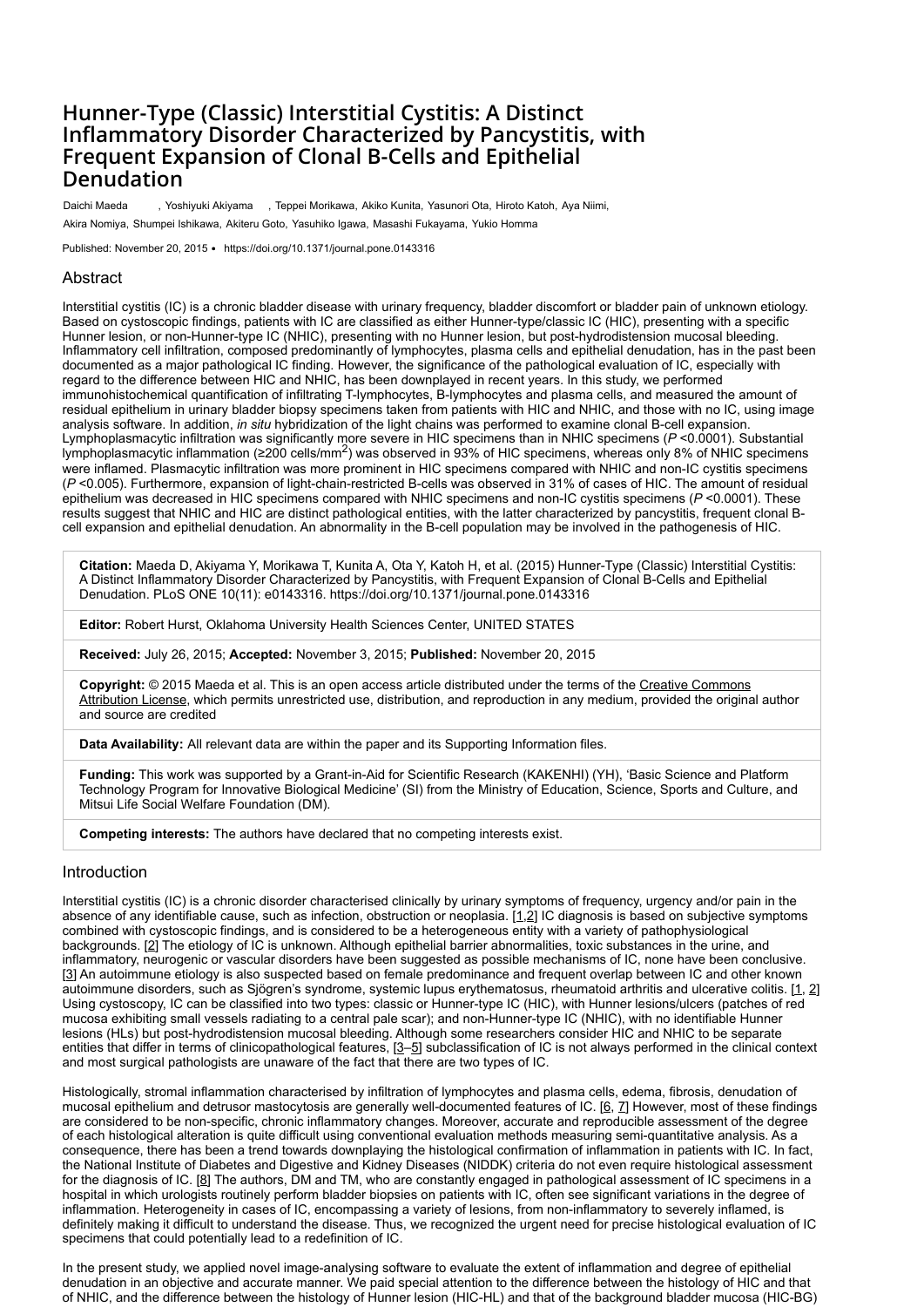in patients with HIC. Furthermore, by comparison of HIC and non-IC cystitis specimens, we tried to clarify whether epithelial denudation occurs specifically in HIC or is a non-specific consequence of chronic inflammation. Last, we tried to investigate the clonality of infiltrating B-cells in IC specimens by detecting light-chain restriction. Evidence with regard to B-cell alteration in IC is scarce. Our goal was to reveal a B-cell alteration that may be associated with the pathogenesis of IC.

# Materials and Methods

#### **Tissue samples**

A total of 93 cold cup biopsy specimens obtained from 66 patients with IC were retrieved from the archives of the Department of Pathology at the University of Tokyo Hospital. This series included 27 consecutive cases of HIC for which biopsy from Hunner lesion and random biopsy from background (non-Hunner lesion) mucosa were performed in 2011, and 39 consecutive cases of NHIC in which one biopsy was randomly taken from the urinary bladder mucosa during 2008–11. The diagnosis of IC was made based on clinical guidelines for IC and hypersensitive bladder syndrome, [[9](#page-6-7)] which requires symptoms, cystoscopic findings and exclusion of diseases that could be confused as IC, by urologists specialising in IC (YH and ANo). Cases were classified as HIC if HLs could be identified under a cystoscope. The rest of the cases revealing no HLs, but demonstrating spotty bleeding (glomerulations) after hydrodistension, were classified as NHIC. Furthermore, the histology of the bladder biopsy specimens taken from non-IC patients during 2009–14 was reviewed. Among them, we selected 26 specimens from 26 patients (15 males and 11 females; mean age 72.7 years), which showed, histologically, roughly the same degree of chronic inflammation as the HIC specimens. We designated them the 'non-IC cystitis' group. Of these specimens, seven were bladder biopsies of patients with nonspecific chronic cystitis, nine were biopsied from the background non-neoplastic mucosa of patients with bladder cancer and ten were follow-up biopsy specimens from patients with a previous history of bladder cancer.

#### **Ethical issues**

Ethical approval was obtained from the University of Tokyo, Faculty of Medicine, Ethics Committee (Reference Nos 3124 and 2381) and Akita University, Faculty of Medicine, Ethics Committee (Reference No.1247). Written informed consent from the patient was obtained for the use of sample in research. The data were analysed anonymously.

#### **Clinical survey of patients with IC**

We examined the medical records and demographics of patients with IC; the data included sex, age at the time of biopsy, age of onset, O'Leary and Sant's symptom index and problem index (OSSI/OSPI), cystoscopic findings and the maximum bladder capacity at hydrodistension with a pressure of 80 cmH $_2$ O at the time of biopsy.

#### **Histological evaluation of IC biopsy specimens by conventional semi-quantitative (eye-measured) methods**

Haematoxylin and eosin (H&E)-stained slides of all the IC cases were reviewed. Initially, the following factors were evaluated semiquantitatively by eye: degree of stromal inflammation (grade 0: none or minimal inflammatory cell infiltration that can be considered within normal range; grade 1: mild; grade 2: moderate to severe), predominant component of infiltrating inflammatory cells (lymphoplasmacytic inflammation or granulocytic inflammation), 'plasma cell-rich area', defined as an area with more than a third of the inflammatory cells as plasma cells (present or absent), lymphoid aggregates/follicles (present or absent), eosinophilic infiltration (present or absent), neutrophilic infiltration (present or absent), full-thickness epithelium (any remaining or completely absent) and degree of epithelial loss/denudation (grade 0/normal: less than a third of the epithelium lost; grade 1/mild: a third to two-thirds of the epithelium lost; grade 2/moderate to severe: more than two-thirds of the epithelium lost).

#### **Immunohistochemistry and** *in situ* **hybridization**

All the tissue samples were fixed in formalin and embedded in paraffin. Full-thickness tissue sections (4 μm thick) were used for immunohistochemistry (IHC) and *in situ* hybridization (ISH) in all cases. IHC staining and ISH was performed according to standard techniques on a Ventana Benchmark® XT autostainer (Ventana Medical Systems, Tucson, AZ, USA). Appropriate controls were included. We used the antibodies CD3 (1:50, Clone LN10; Novocastra, Newcastle upon Tyne, UK), CD20 (1:100, Clone L26, Dako, Glostrup, Denmark), CD138 (prediluted, Clone B-A38, Nichirei Bioscience, Tokyo, Japan) and cytokeratin (1:100, Clone AE1+AE3, Dako, Glostrup, Denmark) to detect T-lymphocytes, B-lymphocytes, plasma cells and residual epithelium, respectively. We further performed κ- and λ-ISH (Ventana Medical Systems) in HIC specimens and non-IC cystitis specimens.

#### **Image analysis**

Images of immunostained whole slides were digitized using the NanoZoomer Digital Pathology system (Hamamatsu Photonics, Hamamatsu, Japan). For digital quantification, image analysis software (Tissue Studio v.3.5, Definiens AG, Munich, Germany) was used. The numbers of infiltrating T-lymphocytes, B-lymphocytes, and plasma cells were evaluated in the submucosal region, which includes the lamina propria and muscularis propria, if present in the specimen, and their densities were calculated by dividing the number of CD3-, CD20-, and CD138-positive cells by the area (cells/mm<sup>2</sup>). (<u>Fig 1A</u>). For these markers, we performed a manual ROI-nuclei (positive vs. negative) analysis using Tissue Studio software. This mode was the most suitable for detecting the minute nodular staining pattern. After using 'manual ROI selection' to circle submucosal areas, the 'nucleus detection' module was used with the 'IHC threshold' at 0.3 for CD3 and CD20, and 0.5 for CD138, Kappa, and Lambda. The plasma cell ratio was defined as the percentage of CD138-positive cells among the lymphoplasmacytic cells (sum of CD3-, CD20- and CD138-positive cells). The density of κ-ISH-positive cells and λ-ISH-positive cells was calculated in the same manner. Specimens with diffuse background stromal staining for light-chain ISH were excluded from the analysis due to technical difficulties in applying image analysis. We then assessed the clonality of infiltrating B-cells by evaluating the light-chain restriction. In accordance with routine practice for pathological diagnosis, we defined light-chain restriction as an aberrant κ:λ ratio (>5.5 or <0.7), [[10](#page-6-8)] observed in a substantial number of light-chain-positive cells (density: >50 cells/mm<sup>2</sup>). To assess the degree of epithelial denudation or loss, we first quantified the amount of epithelium by measuring the cytokeratin-positive areas. With Tissue Studio software, we performed manual ROI-marker area analysis. First, the 'manual ROI selection' module was used to circle the entire tissue specimen. Then, the 'marker area detection' module was used with the 'threshold marker' set to 0.4. Lastly, we adjusted for the variability in tissue sample size by calculating the proportion of cytokeratin-positive areas per whole tissue sample area ([Fig 1B\)](#page-2-0)–the 'epithelium/specimen ratio (%)'.

## <span id="page-2-0"></span>**Fig 1. Digital image analysis.**

(A) Quantification of CD3-positive cells. CD3 immunostaining (left) and identification of CD3-positive cells by image analysis software (right). (B) Evaluation of epithelium/specimen ratio. Measurement of specimen area, circled in orange (left), and identification and measurement of cytokeratin-positive area (right). <https://doi.org/10.1371/journal.pone.0143316.g001>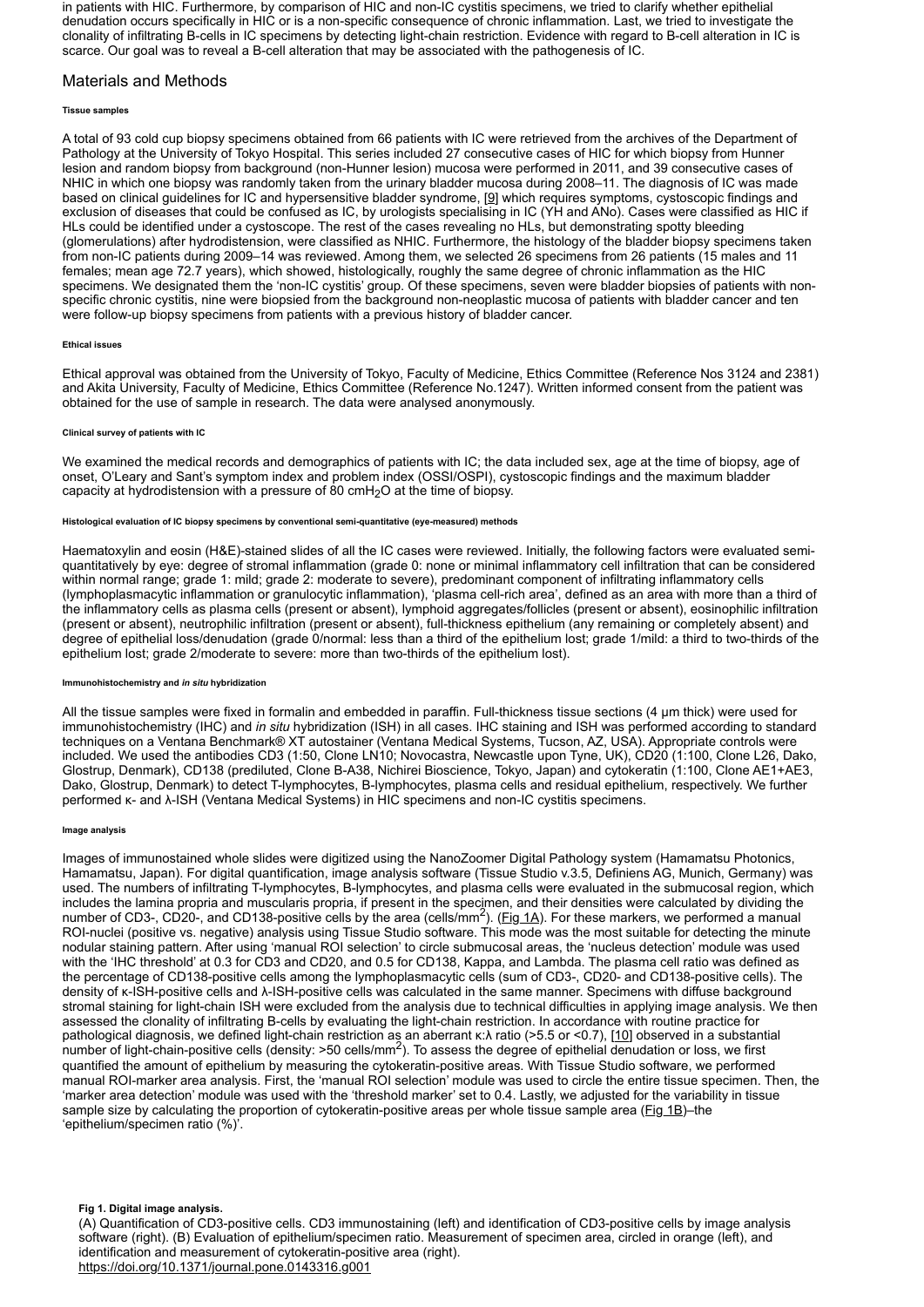#### **Statistical analysis**

Statistical analyses, including Fisher's exact test, the  $\chi^2$  test for trend, the Mann–Whitney test and Spearman's rank correlation, were performed using GraphPad PRISM 6.0 software (GraphPad Software, Inc., La Jolla, CA, USA). *P* <0.05 was considered statistically significant.

# **Results**

### **Clinical features of NHIC and HIC**

The clinical features of NHIC and HIC are summarized in [Table 1](#page-3-0). Females predominated in both groups. The onset of NHIC was earlier than that of HIC (*P* = 0.0020), and the age at the time of bladder biopsy was significantly younger in the NHIC group (*P* = 0.0054). Bladder capacity tended to be preserved more in patients with NHIC. However, factors associated with patients' complaints, such as symptom score (OSSI), problem score (OSPI) and frequency of urination, did not differ between the two groups. None of the IC cases presented with a cystoscopically recognizable tumour or mass at the time of biopsy, and no patient subsequently developed an enlarging mass.

<span id="page-3-0"></span>**Table 1. Clinical features of patients with interstitial cystitis (IC).** <https://doi.org/10.1371/journal.pone.0143316.t001>

#### **Histological comparison between NHIC and HIC specimens by conventional semi-quantitative methods**

The results of morphological evaluation of IC specimens using conventional methods, semi-quantitative analysis, are summarized in [Table 2](#page-3-1). Most HIC specimens showed at least some inflammatory change and the epithelium was frequently denuded. On the other hand, a vast majority of NHIC specimens were not inflamed and the epithelium tended to be preserved. In all cases with stromal inflammation (grades 1 and 2), the predominant component of the infiltrating inflammatory cells was lymphoplasmacytic cells, which outnumbered the granulocytes (eosinophils and neutrophils). In HIC cases, HLs and the BG were similarly inflamed. The extent of epithelial denudation/loss looked more severe in HIC-HL than in HIC-BG (*P* <0.0001). [Fig 2](#page-3-2) illustrates the representative histology of HIC and NHIC specimens.

#### <span id="page-3-2"></span>**Fig 2. Representative histology of non-Hunner-type interstitial cystitis (NHIC) biopsy specimen.**

(A) low-power view reveals unremarkable bladder mucosa; (B) overlying epithelium is well preserved; no stromal inflammation is seen; (C) lymphocytes are only occasionally found in the lamina propria. (D–F) Representative histology of the HIC biopsy specimen taken from background (non-Hunner lesion) mucosa (HIC-BG): (D) diffuse inflammatory cell infiltration with focal aggregate of lymphocytes present in the subepithelial layer; (E) dense subepithelial inflammation observed in a linear pattern; (F) inflammatory cells predominantly composed of lymphocytes and plasma cells; epithelium is irregularly denuded. (G–I) Representative histology of the Hunner lesions of patients with HIC: (G) low-power view; (H) subepithelial layer diffusely inflamed; (I) epithelium completely denuded and numerous plasma cells found in the underlying stroma. <https://doi.org/10.1371/journal.pone.0143316.g002>

### <span id="page-3-1"></span>**Table 2. Semi-quantitative analysis of pathological features of interstitial cystitis (IC) biopsy specimens.** <https://doi.org/10.1371/journal.pone.0143316.t002>

Although these data give an overview of the differences between HIC and NHIC specimens, accurate grading of inflammation and epithelial denudation/loss was often difficult by eye. As no bladder mucosa, even of those unaffected by urinary disorder, is completely devoid of inflammatory cells, the definition of 'stromal inflammation: grade 0' was quite arbitrary. Grading of epithelial denudation/loss was also somewhat ambiguous, because focal artificial epithelial loss occurs frequently in any kind of bladder biopsy specimens. Furthermore, in some cases with severe inflammation, location of the mucosa could not be appreciated readily. These technical limitations prompted us to obtain more objective and quantitative data using image analysis software.

#### **Quantification of lymphoplasmacytic infiltration and residual epithelium in NHIC, HIC and non-IC cystitis specimens by image analysis**

The result of quantitative image analysis of lymphoplasmacytic infiltration is demonstrated in [Fig 3A.](#page-3-3) The density of lymphoplasmacytic infiltration was much higher in HIC-BG and HIC-HL specimens than in NHIC specimens (*P* <0.0001), and HIC-HL specimens tended to contain a larger number of lymphoplasmacytic cells than HIC-BG specimens. However, this difference was not statistically significant (*P* = 0.0687). The non-IC cystitis group showed a similar degree of lymphoplasmacytic inflammation to that of HIC-BG and HIC-HL specimens. The plasma cell ratio was significantly higher in both HIC-BG and HIC-HL than in NHIC and non-IC cystitis specimens ([Fig 3B\)](#page-3-3). Comparison of the lymphoplasmacytic infiltration in the HLs and in the BG of each HIC case revealed stronger inflammation in the HLs in 18 of 27 cases. No significant correlation was observed between the degree of lymphoplasmacytic infiltration in the HLs and that in the BG of each case ( $Fig 4A$ ).

#### <span id="page-3-3"></span>**Fig 3. Evaluation of inflammatory cell infiltration and residual epithelium by image analysis software.**

(A) Lymphoplasmacytic infiltration in non-Hunner-type interstitial cystitis (NHIC), HIC-BG (background mucosa), HIC-HL (Hunner lesion) and non-IC cystitis specimens. Lateral bars indicate the means. Lymphoplasmacytic infiltration was much more severe in HIC-BG and HIC-HL than NHIC. The number of infiltrating mononuclear cells in NHIC specimens was very few  $\approx$  200 cells/mm<sup>2</sup>) in most cases. The non-IC cystitis group showed a similar degree of mononuclear cell inflammation to that of HIC-BG and HIC-HL. (B) Plasma cell ratio in NHIC, HIC-BG, HIC-HL and non-IC cystitis specimens. This was significantly higher in HIC-HL and HIC-BG than in NHIC and non-IC cystitis. (C) Epithelium/specimen ratio in NHIC, HIC-BG, HIC-HL and non-IC cystitis specimens. Lateral bars indicate the means. The epithelium/specimen ratio is significantly lower in HIC specimens compared with NHIC and non-IC cystitis specimens (*P* <0.0001).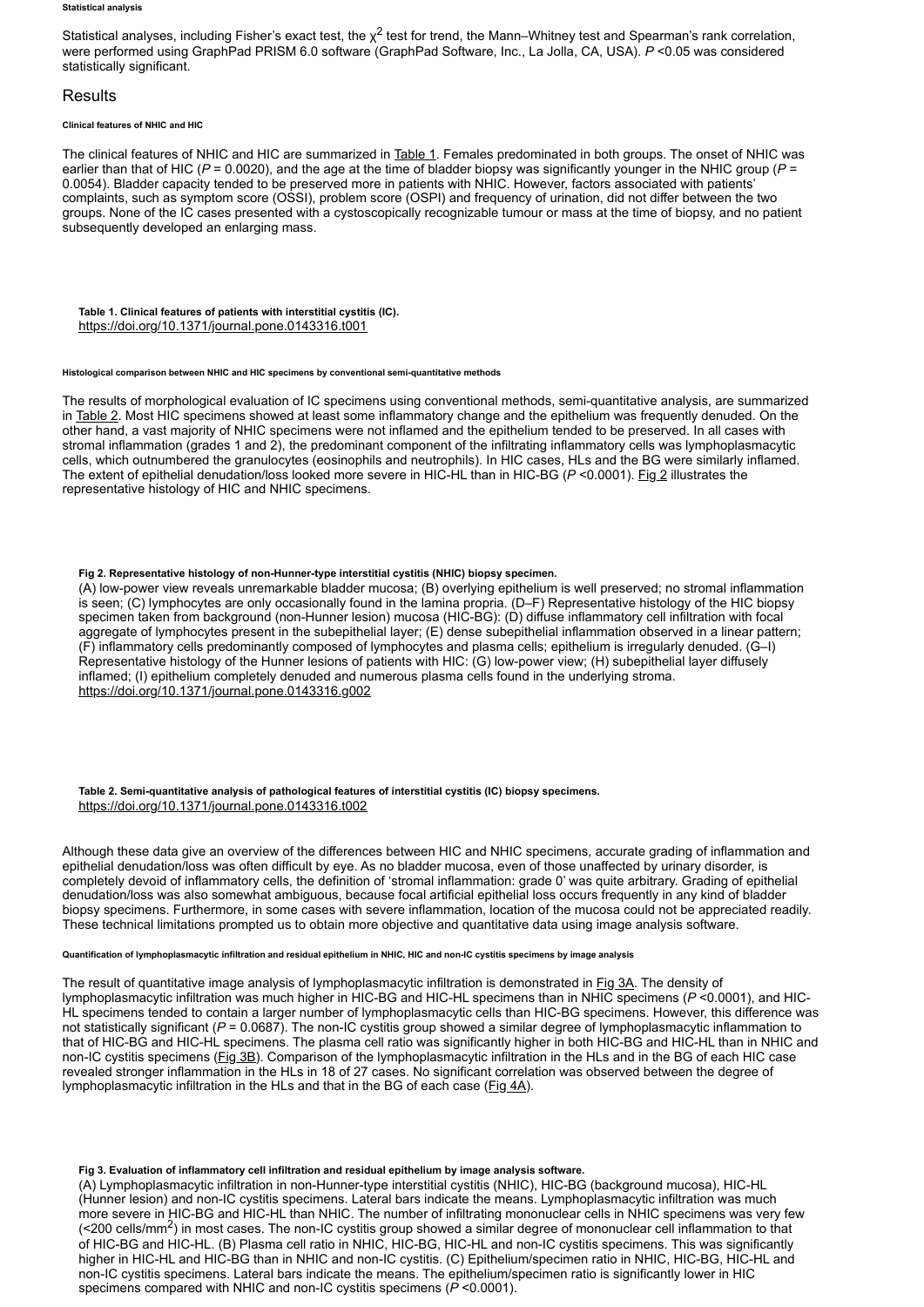#### <span id="page-4-0"></span>**Fig 4. Inflammation and epithelial denudation in HIC cases.**

(A) Each case of Hunner-type/classic IC (HIC) was plotted for lymphoplasmacytic infiltration in Hunner lesion (HIC-HL) and background mucosa (HIC-BG) (*n* = 27). There was no significant correlation between the degree of inflammation in HIC-HL and that in HIC-BG. In 18 of 27 cases, lymphoplasmacytic infiltration was denser in HLs than in the BG. (B) Each case of HIC was plotted for the epithelium/specimen ratio of HIC-HL and HIC-BG (*n* = 27). There was no significant correlation between the degree of epithelial loss in HIC-HL and that in HIC-BG. In 19 of 27 cases, the epithelium/specimen ratio was lower in HLs than in the BG.

<https://doi.org/10.1371/journal.pone.0143316.g004>

With regard to the degree of inflammation, quantitative image analysis correlated well with semi-quantitative grading [\(Table 3](#page-4-1) and  $S1$  Fig). Lymphoplasmacytic infiltration >200 cells/mm $^2$  was observed in all specimens with inflammation grades 1 and 2, whereas  $\overline{\phantom{a}}$  lymphoplasmacytic infiltration was <200/mm $^2$  in >80% of grade 0 specimens. Based on this finding, we set a cut-off line at 200  $^2$ lymphoplasmacytic cells/mm<sup>2</sup>, to reclassify IC specimens into 'normal (no significant inflammation)<sup>'</sup> and 'inflamed'. By applying this criterion, which is stricter than assessing grade 0 versus grade 1 and 2 semi-quantitatively, 50/54 (92.6%) HIC specimens were classified as 'inflamed'. There was only one HIC case that revealed no significant inflammation in both HLs and the BG. On the other hand, 36/39 (92.3%) NHIC specimens were reclassified as 'normal' (no significant inflammation).

# <span id="page-4-1"></span>**Table 3. Correlation between lymphoplasmacytic infiltration measured by image analysis and semi-quantitative inflammation grading in interstitial cystitis (IC) biopsy specimens.**

<https://doi.org/10.1371/journal.pone.0143316.t003>

[The results of the analysis of the epithelium/specimen ratio in IC specimens and non-IC cystitis specimens are summarized in Fig](#page-3-3) 3C. The epithelium/specimen ratio was much lower in HIC specimens than in NHIC and non-IC cystitis specimens (*P* <0.0001). Epithelial loss tended to be more prominent in HIC-HL than in HIC-BG specimens, but the difference was not statistically significant (*P* = 0.0572). We further compared epithelium/specimen ratios for HLs and the BG in each case of HIC, and showed that epithelial loss/denudation was more severe in HLs than in the BG in 19 of 27 cases ([Fig 4B\)](#page-4-0).

[Lastly, we compared HIC and cystitis specimens taken from cancer cases \(a subgroup of non-IC cystitis\). The result is shown in S2](#page-5-1) Fig. Even in this subgroup analysis, the plasma cell-rich feature and epithelial denudation were more prominent in HIC.

### **Correlation analysis between inflammation and epithelial loss in HIC specimens**

<span id="page-4-2"></span>All 54 HIC specimens, which included both biopsies from HLs and the BG, were assessed for correlation between the degree of lymphoplasmacytic infiltration and the epithelium/specimen ratio ([Fig 5](#page-4-2)). There was no significant correlation.

**Fig 5. Correlation between lymphoplasmacytic infiltration and epithelium/specimen ratio in Hunner-type/classic IC specimens.** Degree of lymphoplasmacytic infiltration did not correlate with the amount of residual epithelium. <https://doi.org/10.1371/journal.pone.0143316.g005>

#### **Light-chain restriction in HIC specimens**

In 31% (8/26) of evaluable HIC cases, light-chain restriction was observed in at least one of the biopsies ([Fig 6](#page-4-3) and [Table 4](#page-4-4)). In total, 46 HIC biopsy specimens were evaluated, and expansion of light-chain-restricted B-cells was observed in 9. Five specimens were restricted to the κ side and the remainder were restricted to the λ side. The representative histological features of HIC specimens with light-chain restriction are shown in [Fig 6.](#page-4-3) The frequency of light-chain restriction did not differ significantly between HLs (3/21) and the BG (6/25). None of the non-IC cystitis specimens showed expansion of light-chain-restricted B-cells (0/23).

<span id="page-4-3"></span>**Fig 6. Hunner-type/classic IC (HIC) specimen with expansion of light chain-restricted B cells (κ >>> λ).** (A) A dense plasmacytic infiltration is observed in the subepithelial stroma. (B) *In situ* hybridization for the κ chain reveals numerous κ-positive cells. (C) *In situ* hybridization for the λ chain reveals only a few λ-positive cells. <https://doi.org/10.1371/journal.pone.0143316.g006>

<span id="page-4-4"></span>**Table 4. Light-chain restriction in cases of Hunner-type interstitial cystitis (HIC).** <https://doi.org/10.1371/journal.pone.0143316.t004>

#### **Clinicopathological analysis of HIC cases**

We analyzed the correlation between histological factors including the epithelium/specimen ratio and density of infiltrating Tlymphocytes, B-lymphocytes, plasma cells and their sum (lymphoplasmacytic cells in total), and clinical factors including patient's age, age of onset, OSSI/OSPI, frequency of urination and maximum bladder capacity at hydrodistension in the HIC cases. As a result, we found no significant correlation between any of the factors assessed.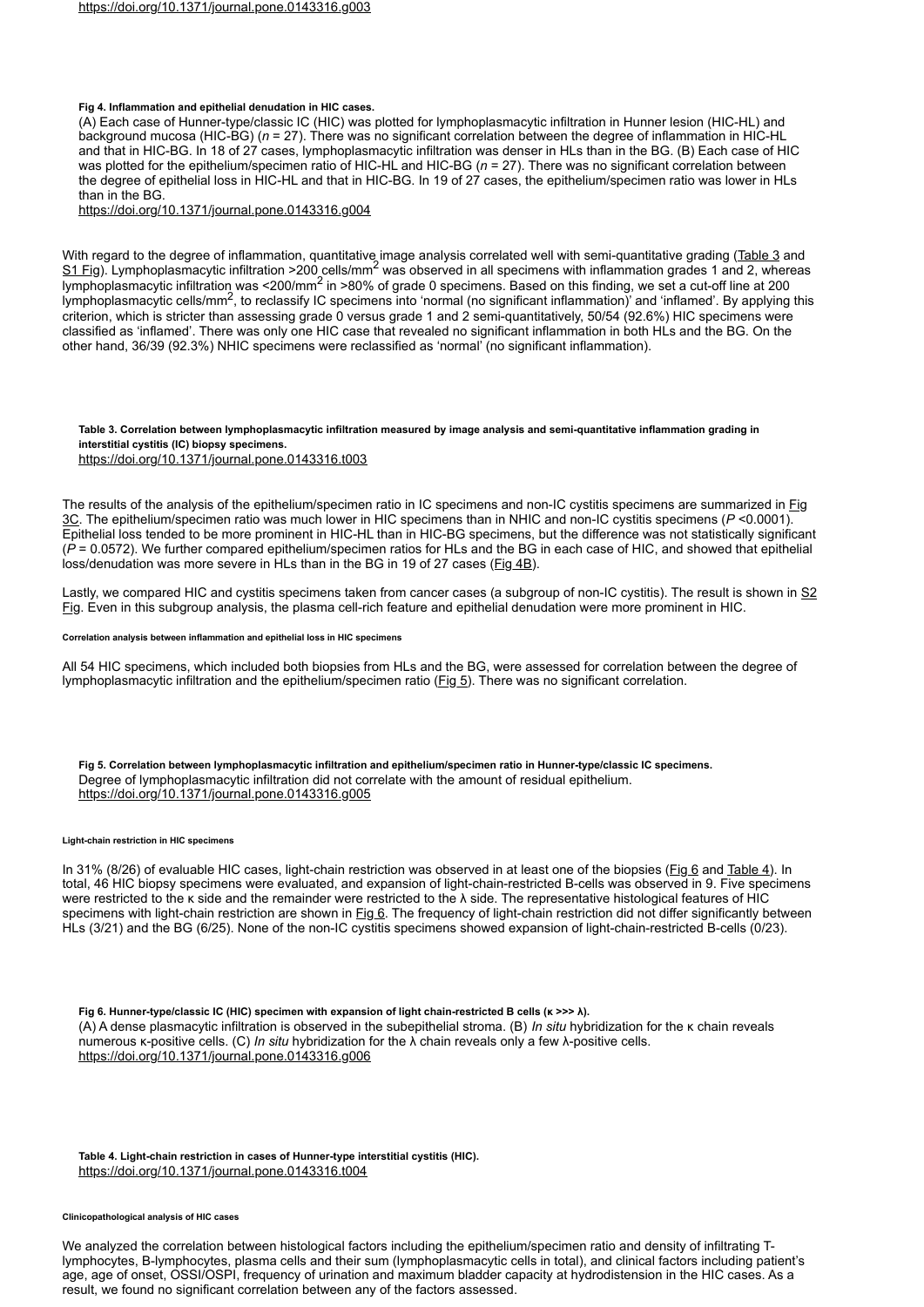## **Discussion**

The first documentation of IC dates back to 1907 when Nitze called it 'cystitis parenchymatosa'. [[11\]](#page-6-9) Hunner later described a characteristic endoscopic lesion (Hunner lesion/ulcer), referring to this disease as 'a rare type of bladder ulcer in women'. [[12\]](#page-6-10) Since these initial reports, urologists have recognized that, in a substantial number of patients with IC symptoms, no HLs, but only 'glomerulations' or submucosal bleeding after bladder hydrodistension is observed. [\[13\]](#page-6-11) Then, broader concepts such as 'painful bladder syndrome (PBS)' [[14\]](#page-6-12) and 'bladder pain syndrome (BPS)', [[15](#page-6-13)] the diagnoses of which are made solely on symptoms, were introduced to redefine IC. Consequently, what is now called PBS/IC or BPS/IC is quite heterogeneous. We, as pathologists, believe that it is essential to classify IC according to the presence or absence of histologically confirmed inflammation, for better understanding of the disease itself, to investigate the pathogenesis of IC in an appropriate manner and to seek for specific treatment options. Histopathologically, lymphoplasmacytic infiltration, edema and fibrosis of the stroma, detrusor mastocytosis and denudation of the mucosal epithelium are well-recognized features of IC. [[5](#page-6-3)-7, [16](#page-6-14)] Most of these morphological descriptions of IC specimens date back to the 1980s and 1990s. Despite recent progress regarding the neurobiological aspects of the disease,[[17–](#page-6-15) [19](#page-6-16)] the significance of the histological assessment has tended to be downplayed. Consequently, some now consider that many of the pathological features listed above are non-specific. [\[20,](#page-6-17) [21\]](#page-7-0)

In the present study, we have clearly shown, with the aid of IHC and image analysis software, that there are two subsets of IC: HIC which is an inflammatory disorder that almost always presents with cystoscopically identifiable HLs, and NHIC which literally shows no evidence of inflammation under the microscope. This observation is consistent with previous reports by Scandinavian researchers who have insisted on distinguishing NHIC and HIC. [\[3](#page-6-2)–[6,](#page-6-4) [22\]](#page-7-1) The difference in the degree of lymphoplasmacytic infiltration between NHIC and HIC in our series is so striking that it is difficult to comprehend NHIC as merely a mild form of HIC. Furthermore, the significant difference in plasma cell ratios supports the distinct nature of the two types. The present study suggests that cystoscopic identification of HLs is quite useful in screening IC cases with an underlying inflammatory process. However, accurate detection of HLs may often be difficult because not all urologists specialize in IC. Thus, bladder biopsies and subsequent histological assessment are necessary to confirm inflammation. This idea is in line with the current concept of European criteria that attempt to classify PBS/IC based on both cystoscopic and histological findings. Most HIC cases in our series correspond to the European Society for the Study of IC/PBS (ESSIC) classification 3C (HLs: present; histological evidence of inflammation: present), [\[14\]](#page-6-12) and we postulate that this subset should be regarded as 'interstitial cystitis' in a narrow sense.

As expected, significant loss of the epithelium was observed in HIC specimens. It is interesting that the epithelium of non-IC cystitis specimens was well preserved despite the presence of inflammatory cell infiltration. Therefore, we concluded that epithelial denudation is a specific alteration occurring in the urinary bladder of patients with HIC, and that it does not occur as a consequence of general chronic inflammation. We can simply hypothesize that epithelial loss is the primary cause of HIC and stromal inflammation is a subsequent event. However, there is also a possibility that some special inflammatory process takes place in HIC that could lead to epithelial denudation. At this point, it is not easy to draw any conclusions, but the relationship between the epithelium and inflammation is definitely a subject for future IC studies.

The histological features of HLs have not been clearly defined. In the present series of 27 HIC cases, lymphoplasmacytic inflammation and epithelial denudation were observed in a diffuse manner, regardless of HLs or the BG. Although the degree of lymphoplasmacytic inflammation and epithelial denudation tended to be more severe in HLs than in the BG, the difference was not statistically significant. As the histological factors assessed in this study are limited to lymphoplasmacytic cells and epithelium, other factors such as vascular abnormality and stromal fibrosis may well play an important role in the development of HLs.

Detection of a light-chain-restricted, clonal B-cell population is a novel finding in the field of IC research. In the past, abundance of infiltrating plasma cells, [[7,](#page-6-5) [23](#page-7-2), [24](#page-7-3)] and the increased expression of B-cell-associated genes [\[25,](#page-7-4) [26\]](#page-7-5) in IC specimens have been reported. But, no study had assessed the clonality of the infiltrating B-cells. To our surprise, light-chain restriction, direct evidence of clonal B-cell expansion, was observed in >30% of HIC cases in the present study. In most of these cases, light-chain restriction was observed in only one of the two biopsies performed. Therefore, we speculate that clonal B-cell expansion in HIC is usually a focal event not involving the whole bladder. From a pathologically diagnostic point of view, it is extremely difficult to rule out the possibility of an early, minute, mucosa-associated lymphoid tissue (MALT) lymphoma in these HIC biopsy specimens with light-chain restriction. Currently, there are no epidemiological data to suggest an association between IC and malignant lymphoma, and our clinical experience indicates that the focal clonal B-cell expansion in HIC does not readily progress to overt lymphoma.

In general, clonal expansion of B-cells is considered to be a consequence of local immune response and selection of a specific clone of B-cells. It has been shown to occur in a variety of inflammatory diseases, especially in association with autoimmunity. [[27](#page-7-6)] Expansion of monoclonal B-cell populations and the subsequent development of MALT-type lymphoma is a well-known phenomenon in the salivary glands of patients with Sjögren's syndrome. [[28](#page-7-7)] Recent analyses of the human B-cell receptor repertoire have also shown clonal B-cell expansion in the synovium of patients with rheumatoid arthritis, [[29](#page-7-8)] in the liver tissue of patients with IgG4-related cholangitis [[30\]](#page-7-9) and in other chronic inflammatory disorders. [[31](#page-7-10)] Besides the autoimmune process, bacterial infections such as *Helicobacter pylori* gastritis or viral infections such as Epstein–Barr virus infection can induce clonal Bcell expansion. [\[32\]](#page-7-11) It is of great interest to discover if clonal B-cell expansion is the primary cause of HIC or the consequence of chronic bladder inflammation, whether it occurs in an autoimmune process or infectious disease. Further studies are definitely needed to reveal the biological significance of a B-cell abnormality in HIC.

Last, we found no significant correlation between histopathological factors and clinical factors such as symptom score and bladder volume in HIC cases. It is controversial whether histology correlates with the severity of disease in IC cases.[[16](#page-6-14), [33](#page-7-12)–[36](#page-7-13)] Thus, the utility of histological evaluation in IC cases is in practice limited to the distinction between NHIC and HIC. It is difficult to predict the severity of the IC symptoms on the basis of bladder biopsy histology.

In conclusion, HIC is a distinct inflammatory disorder characterized by pancystitis with an increase in plasma cells and frequent expansion of clonal B-cells, and epithelial denudation. A B-cell population abnormality may be involved in the pathogenesis of HIC.

# Supporting Information

<span id="page-5-0"></span>**[S1 Fig. C](https://journals.plos.org/plosone/article/file?type=supplementary&id=info:doi/10.1371/journal.pone.0143316.s001)orrelation between grading of inflammation semi-quantitative analysis and lymphoplasmacytic infiltration evaluated by image analysis software in interstitial cystitis (IC) specimens.**

The lateral bars indicate means. Strong correlation was observed between the results of image analysis and grading semiquantitative analysis (r = 0.853, *P* <0.0001).

<https://doi.org/10.1371/journal.pone.0143316.s001> (TIF)

<span id="page-5-1"></span>**[S2 Fig. E](https://journals.plos.org/plosone/article/file?type=supplementary&id=info:doi/10.1371/journal.pone.0143316.s002)valuation of inflammatory cell infiltration and residual epithelium in HIC and non-IC cancer cases.** (A) Lymphoplasmacytic infiltration (B) Plasma cell ratio (C) Epithelium/specimen ratio. <https://doi.org/10.1371/journal.pone.0143316.s002> (TIF)

# Acknowledgments

The authors would like to thank Kei Sakuma for his tremendous technical support.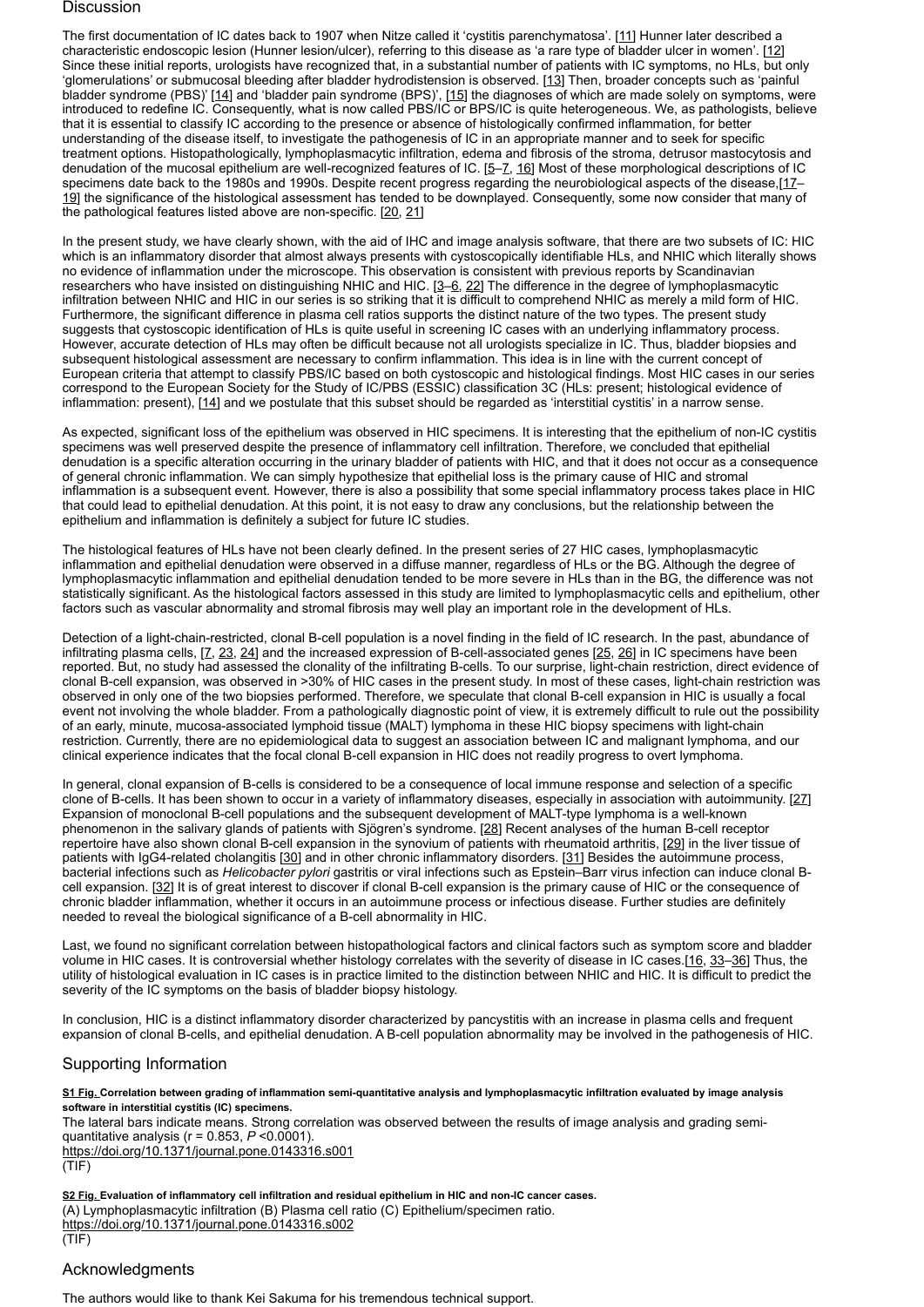# Author Contributions

Conceived and designed the experiments: DM YA TM AK YO HK SI AG YI MF YH. Performed the experiments: DM YA A. Niimi A. Nomiya. Analyzed the data: DM YA. Contributed reagents/materials/analysis tools: DM TM MF. Wrote the paper: DM YA TM HK SI YI AG MF YH.

# References

- <span id="page-6-0"></span>**1.** van de Merwe JP. Interstitial cystitis and systemic autoimmune diseases. Nat Clin Pract Urol. 2007;4(9):484–91. pmid:17823601 View Article . [PubMed/NCBI](http://www.ncbi.nlm.nih.gov/pubmed/17823601) . [Google Scholar](http://scholar.google.com/scholar?q=Interstitial+cystitis+and+systemic+autoimmune+diseases+van+de+Merwe+2007)
- <span id="page-6-1"></span>**2.** Keller JJ, Liu SP, Lin HC. A case-control study on the association between rheumatoid arthritis and bladder pain syndrome/interstitial cystitis. Neurourol [View Article](https://doi.org/10.1002/nau.22348) . [PubMed/NCBI](http://www.ncbi.nlm.nih.gov/pubmed/23129416) . [Google Scholar](http://scholar.google.com/scholar?q=A+case-control+study+on+the+association+between+rheumatoid+arthritis+and+bladder+pain+syndrome%2Finterstitial+cystitis+Keller+2013) Urodyn. 2013;32(7):980–5. pmid:23129416
- <span id="page-6-2"></span>**3.** Peeker R, Fall M. Toward a precise definition of interstitial cystitis: further evidence of differences in classic and nonulcer disease. J Urol. View Article · [PubMed/NCBI](http://www.ncbi.nlm.nih.gov/pubmed/11992059) · [Google Scholar](http://scholar.google.com/scholar?q=Toward+a+precise+definition+of+interstitial+cystitis%3A+further+evidence+of+differences+in+classic+and+nonulcer+disease+Peeker+2002) 2002;167(6):2470–2. pmid:11992059
- **4.** Fall M, Aldenborg F, Johansson S, Peeker R. Clinical characteristics support that interstitial cystitis is a heterogeneous syndrome. Urology. 2001;57(6 View Article . [PubMed/NCBI](http://www.ncbi.nlm.nih.gov/pubmed/11378127) . [Google Scholar](http://scholar.google.com/scholar?q=Clinical+characteristics+support+that+interstitial+cystitis+is+a+heterogeneous+syndrome+Fall+2001) Suppl 1):129–30. pmid:11378127
- <span id="page-6-3"></span>**5.** Harrington DS, Fall M, Johansson SL. Interstitial cystitis: bladder mucosa lymphocyte immunophenotyping and peripheral blood flow cytometry analysis. J View Article . [PubMed/NCBI](http://www.ncbi.nlm.nih.gov/pubmed/2204728) . [Google Scholar](http://scholar.google.com/scholar?q=Interstitial+cystitis%3A+bladder+mucosa+lymphocyte+immunophenotyping+and+peripheral+blood+flow+cytometry+analysis+Harrington+1990) Urol. 1990;144(4):868–71. pmid:2204728
- <span id="page-6-4"></span>**6.** Fall M, Johansson SL, Aldenborg F. Chronic interstitial cystitis: a heterogeneous syndrome. J Urol. 1987;137(1):35–8. pmid:3795363 View Article . [PubMed/NCBI](http://www.ncbi.nlm.nih.gov/pubmed/3795363) . [Google Scholar](http://scholar.google.com/scholar?q=Chronic+interstitial+cystitis%3A+a+heterogeneous+syndrome+Fall+1987)
- <span id="page-6-5"></span>**7.** Lynes WL, Flynn SD, Shortliffe LD, Stamey TA. The histology of interstitial cystitis. Am J Surg Pathol. 1990;14(10):969–76. pmid:2403198 View Article . [PubMed/NCBI](http://www.ncbi.nlm.nih.gov/pubmed/2403198) . [Google Scholar](http://scholar.google.com/scholar?q=The+histology+of+interstitial+cystitis+Lynes+1990)
- <span id="page-6-6"></span>**8.** Gillenwater JY, Wein AJ. Summary of the National Institute of Arthritis, Diabetes, Digestive and Kidney Diseases Workshop on Interstitial Cystitis, National View Article · [PubMed/NCBI](http://www.ncbi.nlm.nih.gov/pubmed/3379688) · [Google Scholar](http://scholar.google.com/scholar?q=Summary+of+the+National+Institute+of+Arthritis%2C+Diabetes%2C+Digestive+and+Kidney+Diseases+Workshop+on+Interstitial+Cystitis%2C+National+Institutes+of+Health%2C+Bethesda%2C+Maryland%2C+August+28%E2%80%9329%2C+1987+Gillenwater+1988) Institutes of Health, Bethesda, Maryland, August 28–29, 1987. J Urol. 1988;140(1):203–6. pmid:3379688
- <span id="page-6-7"></span>**9.** Homma Y, Ueda T, Tomoe H, Lin AT, Kuo HC, Lee MH, et al. Clinical guidelines for interstitial cystitis and hypersensitive bladder syndrome. Int J Urol. [View Article](https://doi.org/10.1111/j.1442-2042.2009.02326.x) · [PubMed/NCBI](http://www.ncbi.nlm.nih.gov/pubmed/19548999) · [Google Scholar](http://scholar.google.com/scholar?q=Clinical+guidelines+for+interstitial+cystitis+and+hypersensitive+bladder+syndrome+Homma+2009) 2009;16(7):597–615. pmid:19548999
- <span id="page-6-8"></span>**10.** Samoszuk MK, Krailo M, Yan QH, Lukes RJ, Parker JW. Limitations of numerical ratios for defining monoclonality of immunoglobulin light chains in B-cell View Article . [PubMed/NCBI](http://www.ncbi.nlm.nih.gov/pubmed/3931957) . [Google Scholar](http://scholar.google.com/scholar?q=Limitations+of+numerical+ratios+for+defining+monoclonality+of+immunoglobulin+light+chains+in+B-cell+lymphomas+Samoszuk+1985) lymphomas. Diagn Immunol. 1985;3(3):133–8. pmid:3931957
- <span id="page-6-9"></span>**11.** Nitze M. Lehrbuch der Kystoskopie: Ihre Technik und Lkinische Bedeuting. Berlin: JE Bergman; 1907.
- <span id="page-6-10"></span>**12.** Hunner GL. A rare type of bladder ulcer in women; report of cases. Boston Med Surg J 1915. p. 660–4. View Article . [Google Scholar](http://scholar.google.com/scholar?q=A+rare+type+of+bladder+ulcer+in+women%3B+report+of+cases+Hunner+1915)
- <span id="page-6-11"></span>**13.** Messing EM, Stamey TA. Interstitial cystitis: early diagnosis, pathology, and treatment. Urology. 1978;12(4):381–92. pmid:213864 View Article . [PubMed/NCBI](http://www.ncbi.nlm.nih.gov/pubmed/213864) . [Google Scholar](http://scholar.google.com/scholar?q=Interstitial+cystitis%3A+early+diagnosis%2C+pathology%2C+and+treatment+Messing+1978)
- <span id="page-6-12"></span>**14.** van de Merwe JP, Nordling J, Bouchelouche P, Bouchelouche K, Cervigni M, Daha LK, et al. Diagnostic criteria, classification, and nomenclature for View Article . [PubMed/NCBI](http://www.ncbi.nlm.nih.gov/pubmed/17900797) . [Google Scholar](http://scholar.google.com/scholar?q=Diagnostic+criteria%2C+classification%2C+and+nomenclature+for+painful+bladder+syndrome%2Finterstitial+cystitis%3A+an+ESSIC+proposal+van+de+Merwe+2008) painful bladder syndrome/interstitial cystitis: an ESSIC proposal. Eur Urol. 2008;53(1):60–7. pmid:17900797
- <span id="page-6-13"></span>**15.** Hanno P, Dmochowski R. Status of international consensus on interstitial cystitis/bladder pain syndrome/painful bladder syndrome: 2008 snapshot. [View Article](https://doi.org/10.1002/nau.20687) . [PubMed/NCBI](http://www.ncbi.nlm.nih.gov/pubmed/19260081) . [Google Scholar](http://scholar.google.com/scholar?q=Status+of+international+consensus+on+interstitial+cystitis%2Fbladder+pain+syndrome%2Fpainful+bladder+syndrome%3A+2008+snapshot+Hanno+2009) Neurourol Urodyn. 2009;28(4):274–86. pmid:19260081
- <span id="page-6-14"></span>**16.** MacDermott JP, Charpied GC, Tesluk H, Stone AR. Can histological assessment predict the outcome in interstitial cystitis? Br J Urol. 1991;67(1):44–7. View Article . [PubMed/NCBI](http://www.ncbi.nlm.nih.gov/pubmed/1704276) . [Google Scholar](http://scholar.google.com/scholar?q=Can+histological+assessment+predict+the+outcome+in+interstitial+cystitis%3F+MacDermott+1991) pmid:1704276
- <span id="page-6-15"></span>**17.** Logadottir Y, Hallsberg L, Fall M, Peeker R, Delbro D. Bladder pain syndrome/interstitial cystitis ESSIC type 3C: high expression of inducible nitric oxide [View Article](https://doi.org/10.3109/00365599.2012.699100) • [PubMed/NCBI](http://www.ncbi.nlm.nih.gov/pubmed/22775390) • [Google Scholar](http://scholar.google.com/scholar?q=Bladder+pain+syndrome%2Finterstitial+cystitis+ESSIC+type+3C%3A+high+expression+of+inducible+nitric+oxide+synthase+in+inflammatory+cells+Logadottir+2013) synthase in inflammatory cells. Scand J Urol. 2013;47(1):52–6. pmid:22775390
- **18.** Peeker R, Aldenborg F, Haglid K, Johansson SL, Rosengren L, Fall M. Decreased levels of S-100 protein in non-ulcer interstitial cystitis. Scand J Urol View Article . [PubMed/NCBI](http://www.ncbi.nlm.nih.gov/pubmed/9925003) . [Google Scholar](http://scholar.google.com/scholar?q=Decreased+levels+of+S-100+protein+in+non-ulcer+interstitial+cystitis+Peeker+1998) Nephrol. 1998;32(6):395–8. pmid:9925003
- <span id="page-6-16"></span>**19.** Logadottir Y, Delbro D, Lindholm C, Fall M, Peeker R. Inflammation characteristics in bladder pain syndrome ESSIC type 3C/classic interstitial cystitis. Int [View Article](https://doi.org/10.1111/iju.12370) . [PubMed/NCBI](http://www.ncbi.nlm.nih.gov/pubmed/24807505) . [Google Scholar](http://scholar.google.com/scholar?q=Inflammation+characteristics+in+bladder+pain+syndrome+ESSIC+type+3C%2Fclassic+interstitial+cystitis+Logadottir+2014) J Urol. 2014;21 Suppl 1:75–8. pmid:24807505
- <span id="page-6-17"></span>**20.** Ueda T. The legendary beginning of the International Consultation on Interstitial Cystitis. Int J Urol. 2003;10 Suppl:S1–2. pmid:14641404View Article • [PubMed/NCBI](http://www.ncbi.nlm.nih.gov/pubmed/14641404) • [Google Scholar](http://scholar.google.com/scholar?q=The+legendary+beginning+of+the+International+Consultation+on+Interstitial+Cystitis+Ueda+2003)